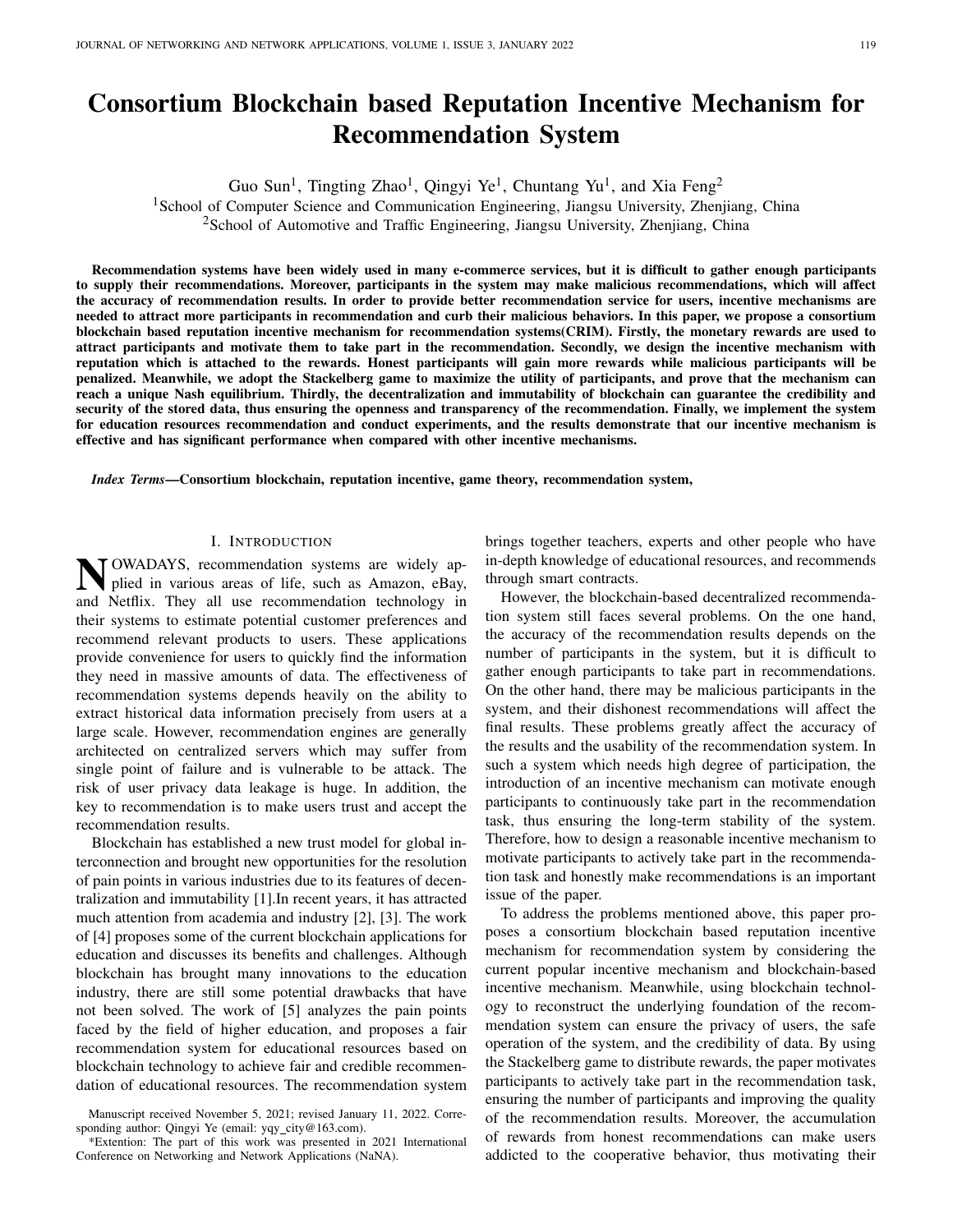honest participation. Finally, we analyze its equilibrium at which the utilities of the user and recommendation participants are optimized. The main contributions of this paper are as follows:

- We propose a recommendation system on the consortium blockchain, which can achieve open and transparent recommendations with multi-party participation.
- We introduce a reputation incentive mechanism to motivate participants to take part in the recommendation system and make honest recommendations, which ensures the accuracy of recommendation results.
- We design the reputation incentive mechanism to maximize participants' utility through a two-stage Stackelberg game, and prove that the mechanism can reach a unique Nash equilibrium.
- We have implemented the designed recommendation system in the field of higher education and the simulation experiments demonstrate the significant performance of our proposed incentive mechanism.

## II. RELATED WORK

Incentive mechanism is an crucial issue in the study of crowdsensing applications. Its need for a large number of nodes to participate is very similar to the recommendation scenario in this paper. Next, we will analyze the existing incentive mechanisms applied to the crowdsensing applications to explore the incentive mechanism applicable to the recommendation system in this paper.

Yang et al. [6] proposed two types of incentive mechanisms for crowdsourcing systems from the perspective of agent platforms and mobile users respectively. The platform-centric mechanism is based on the Stackelberg game, which assumes that the platform has absolute control over the total amount of payments made by users, and that users can only participate in the system to increase their own revenue by adjusting their strategies. The user-centric incentive mechanism utilizes an auction-based scheme, which maximizes the utility of the participants. A game-theoretic analysis of bitcoin [7] by Kroll et al. argues that honest strategies constitute a Nash equilibrium (NE) in the sense that the system will operate stably if all parties act in accordance with its incentives. Lee and Hoh [8], [9] design a reverse auction-based virtual dynamic price incentive mechanism for participation points (RADP-VPC), which aims to minimize and stabilize the platform cost while maintaining participation. The mechanism not only reduces the incentive cost of retaining the same number of participants, but also improves the fairness of incentive distribution. Duan et al. [10] designed a threshold revenue model for service providers using the Stackelberg game.

Reputation mechanisms can provide incentives to prevent malicious behavior [11], [12]. Zhao et al. [13] propose a new blockchain-based fair payment to study cyber-physical systems(CPS) in which a reputation system is applied to allow subscribers to evaluate published events and tag publishers based on reputation. Sharples and Domingue [14] propose a blockchain-based permanently distributed knowledge effort record that instantiates and democratizes educational reputation beyond academia. Burak et al. [15] combine centralized

reputation-based evaluation with collaborative reputation values based on votes.

The existing blockchain-based incentive mechanism is rapidly growing due to the advantages of the blockchain technology itself. In TrueBit [16], users upload the tasks they need to perform, participants can perform them for them and earn reward money, and others verify the correctness of the execution results. Etherium rewards honest participants and punishes malicious ones by using smart contracts as the ultimate arbiter. Fraudsters are financially penalized, so in the vast majority of cases, participants will perform the task honestly and provide correct results. The chain nodes do not require complete verification, thus reducing the amount of computation on the chain. He Y et al. [17] propose a blockchainbased real incentive mechanism that uses cryptocurrencies such as Bitcoin to incentivize users to cooperate. Our previous work [18] introduced a reputation incentive mechanism into a recommendation scheme, which can effectively increase the user's system participation and at the same time resist some malicious collusion behavior.

Although the above research work has made some progress, there are still some limitations. These studies are good at ensuring user participation within a certain number of rounds through some incentive mechanisms, but lack consideration of the long-term operation of the system. With the increment of system operation time, the system operation effect after a period of time is often lower than expected because of the existence of diminishing marginal utility. Therefore, for the problem that the accuracy of recommendation results relies on the number of participants, we synthesize the advantages of these related works and design an incentive mechanism applicable to the scenario of consortium blockchain-based recommendation systems in this paper. Meanwhile, we consider the idea of crowdsensing and use the Stackelberg game to motivate the degree of participation. For the problem that participants may be evil, we designed the incentive mechanism based on reputation and distribute rewards depend on the efforts to prevent malicious behavior. On this basis, we introduce a growth function to accelerate the accumulation of rewards and penalties to induce users to be addicted to cooperative behavior, thus ensuring their long-term participation. Together with, the innate advantage of blockchain technology in incentive mechanism, this paper designs a consortium blockchain based reputation incentive mechanism for recommendation system.

## III. PRELIMINARY

#### *A. Blockchain Technology*

The emergence of blockchain technology has brought about a trust revolution and is being used across industries to solve trust issues. Blockchain was first proposed [19] by "Satoshi Nakamoto" in the Bitcoin white paper "Bitcoin: A Peer-to-Peer Electronic Cash System". Blockchain technology is a combination of distributed data storage, peer-to-peer transmission, consensus mechanisms, and cryptographic algorithms. It uses chained data structures to validate and store data, cryptography to secure data transmission and access, and smart contracts to program and process data. In recent years, it has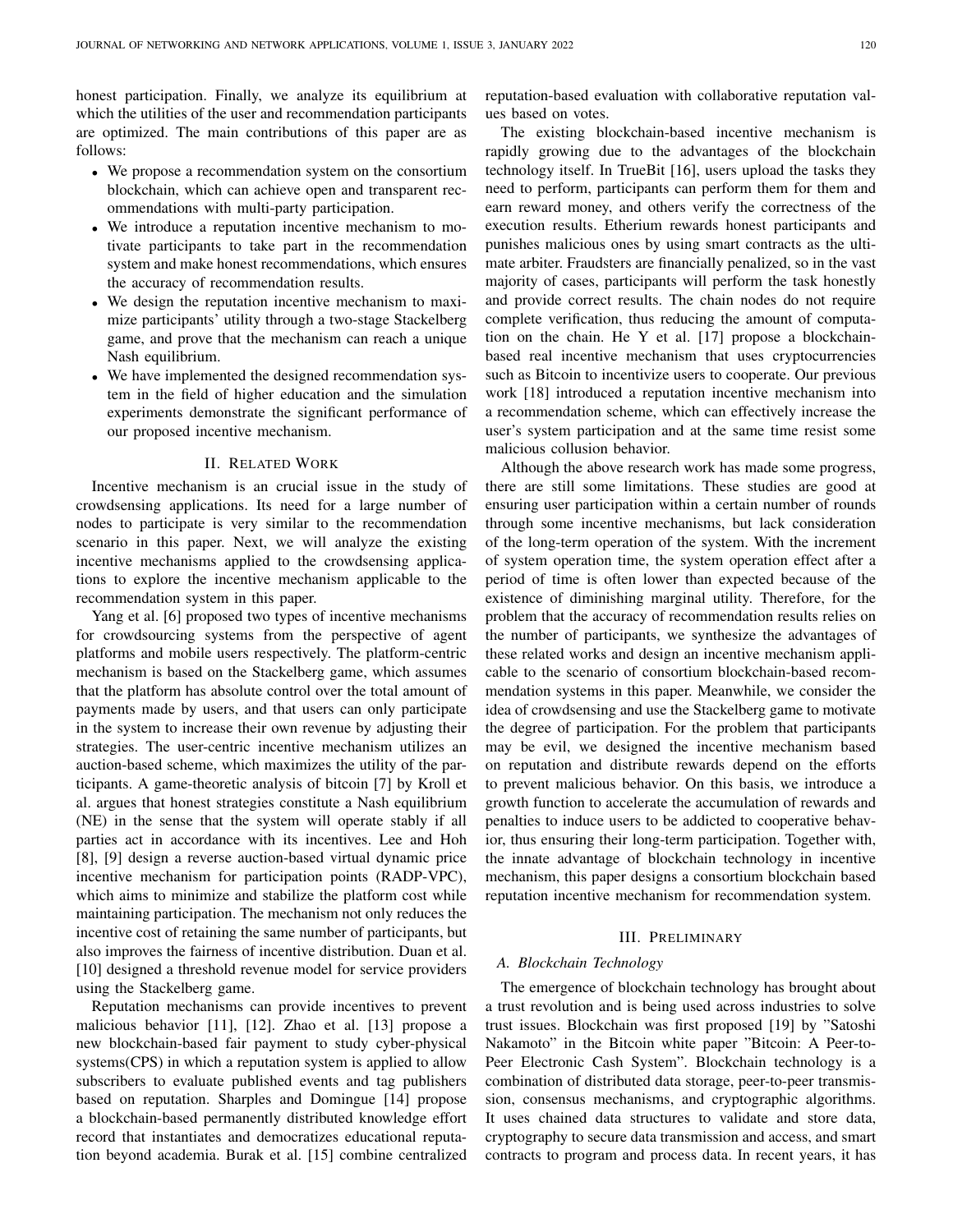attracted a great deal of attention from academia and industry [20], [21]. Various industries have begun to pay attention to blockchain technology, actively exploring and using the technology to solve industry problems and promote industry innovation and development [22].

As a kind of permission blockchain, the consortium blockchain can decide the degree of openness to the public according to the application scenario. Its network is jointly maintained by consortium institutions and nodes are accessed through the gateway nodes of consortium institutions, so it is suitable for the storage, management, monitoring and auditing of dynamic data by multiple institutions in the context of computer industry, and the incentive mechanism of data operation among various entities is also a current research hotspot.

#### *B. Stackelberg game*

In recent years, with the development of computer industry, many experts and scholars in computer networks have started to rely on game theory to solve the problem of "maximizing user's income" in the network under certain rules. A reasonable game theory strategy can guide users to choose the right strategy to ensure that they get the maximum benefit, and the benefit of each individual in the network can be maximized at the same time.

The Stackelberg game [23], [24] is a master-slave game that describes a game between a leader and a follower, in which the user is the leader who can publish requirements and formulate strategies, and the recommendation participant is the follower who can choose to participate in the consortium organization as a node according to the leader's strategy to make recommendations. The blockchain-based system platform is responsible for the data interaction between users and participants and the execution of the recommendation process. The main idea is a two-stage game. In the first stage, users publish tasks; in the second stage, participants make strategies to choose whether to participate in the recommendation. The recommendation is completed when the number of participants exceeds the minimum number specified by the system, after which the system receives revenue and the participatants receive rewards. Otherwise, this recommendation task will not have any revenue.

## IV. SYSTEM MODEL

In this paper, we propose a recommendation system model with reputation incentive mechanism, which can motivate participants to take part in the recommendation system and complete the recommendation tasks honestly. Participants will get different monetary rewards according to the recommendation behaviors. The system contains three roles:

Users: The user in the recommendation system is the publisher of the recommendation task, who publishes his recommendation requirements to the system platform, and gets the final recommendation results from the platform after the system completes the recommendation.



Fig. 1: Recommendation system model with reputation incentive mechanism on consortium blockchain

Participants: The participants in the recommendation system come from multiple authorized organizations or institutions, and are mainly responsible for completing the recommendation process in response to the recommendation requirements proposed by users and feeding the recommendation results to the platform.

System platform: The system platform provides data interaction between users and participants. On the one hand, it is responsible for accepting users' requirements and packaging them into recommendation tasks, and on the other hand, it is responsible for publishing recommendation tasks to participants and distributing rewards.

In the system model diagram shown in Fig.1, multiple organizations can join together to build a blockchain network, and the recommendation participants in the organizations are the blockchain nodes authorized by the consortium blockchain certification. First, users will join the system and send recommendation requirements to the system platform, which publishes recommendation tasks to participants in the blockchain system according to the users' recommendation requirements and adopts a incentive mechanism to attract more nodes to participate in this recommendation. Then, the nodes participating in the recommendation will invoke the recommendation smart contract deployed on the blockchain to execute the recommendation. After receiving the recommendation result from the blockchain network, the system returns it to the user and distributes the rewards to the participating nodes. It is worth mentioning that the process of participants making recommendations and receiving system rewards by invoking smart contracts can be regarded as a transaction, which will be packaged and recorded on the blockchain after being verified by miners.

In the above recommendation system model, we introduce a reputation incentive mechanism, which should require the following design principles.

• Incentives are designed mainly to enable better recommendation results, and it is crucial to ensure the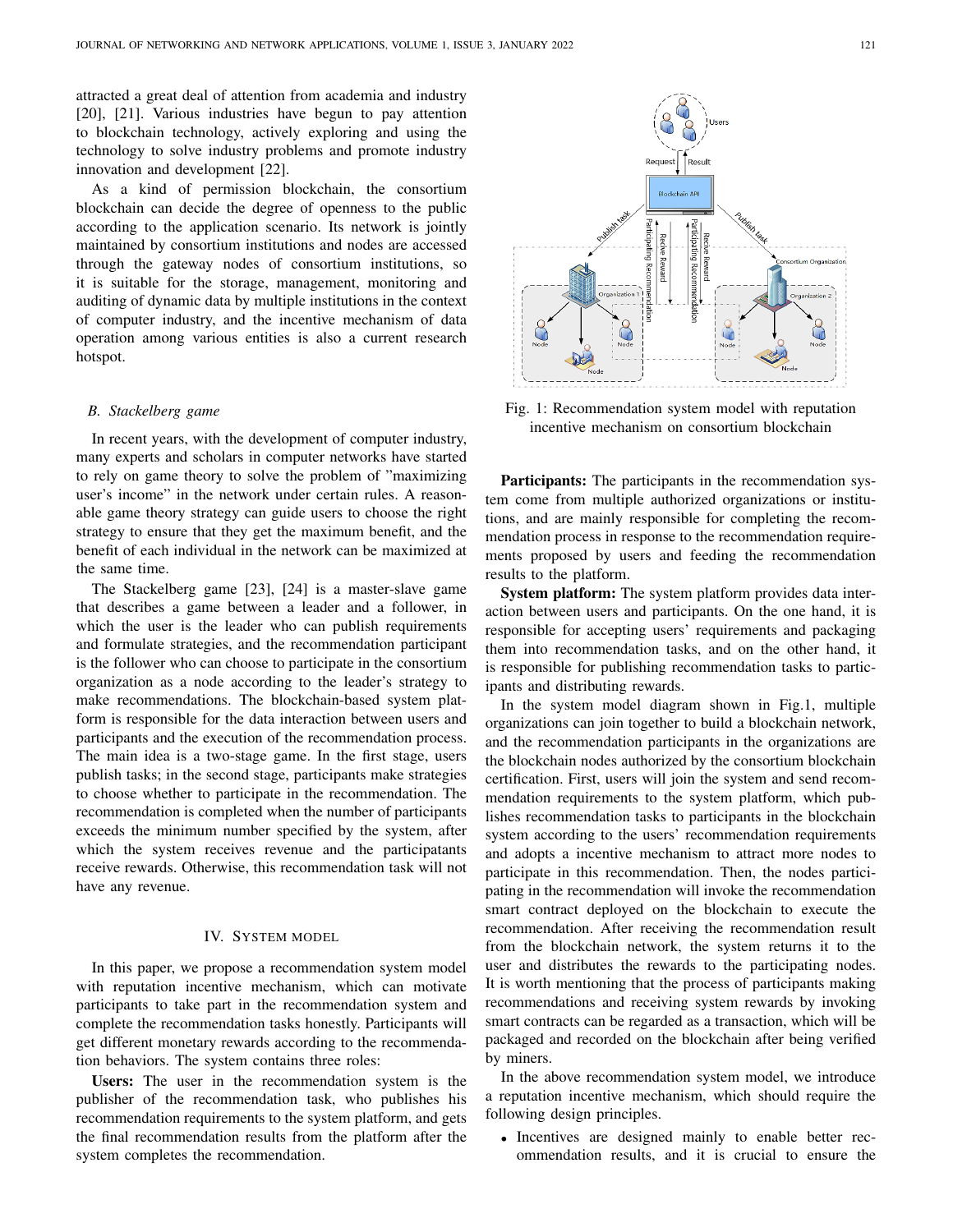number of participants. Therefore, participants should be adequately rewarded for their participation, at least not below their cost price.

- The operation of the system requires the long-term continuous participation of nodes. Thus higher, even incremental rewards should be ensured for honest participants involved in the recommendation, and the probability of receiving penalties should be small.
- The incentive mechanism should be designed in such a way that it can effectively curb malicious nodes, because the decline of the mechanism's credibility will affect the recommendation results. Therefore, the mechanism should focus on fair and transparent distribution of rewards.

## V. REPUTATION INCENTIVE MECHANISM

The goal of incentive design is to motivate participants and maximize their utility. In this chapter, we model the proposed reputation incentive as a Stackelberg game to determine how to optimize the utility between the participants and users.

#### *A. Incentive model*

According to the above design principles of reputation incentive mechanism, the system platform must effectively incentivize the participants to ensure that enough participants participate in the recommendation in order to make the recommendation requirements submitted by users get more satisfactory results and thus improve the accuracy of the recommendation results. The optimal utility of the participants comes from the optimal distribution of rewards, so our proposed reputation incentive mechanism consists of two parts: node reputation assessment and reward distribution. The incentive model will be introduced first in the following.

Assuming that the set of nodes involved in the recommendation  $N = (1, \ldots, n)$ , the total number of N is the nodes within all consortium organizations. To the node  $i \in N$ , its participation cost  $Ci > 0$  and is independent and identically distributed with mean  $\mu$  and cumulative probability distribution function  $F(\cdot)$ . The user should give a reward R while publishing a recommendation requirement. The system successfully completes this recommendation task if the current recommendation request involves at least  $\alpha$  nodes to make the recommendation. The system receives  $V$  revenue and the participating nodes receive the corresponding rewards. If this recommendation task is not successfully completed, no revenue will be earned. The process is shown in Fig.2.

Step 1: The user publishes a task request  $T$  to the system and shows the reward R.

Step 2: System publishes task  $(T, R, \alpha)$ , where R is the total reward to all participants and  $\alpha$  is the threshold number of participating nodes required for this recommendation.

Step 3: The nodes in the consortium organization choose whether to participate in this recommendation.

Step 4: If the node decides to participate in the recommendation, it needs a certain deposit of  $D$ , which will be returned after completing the recommendation. But the deposit will be deducted if the node participates maliciously.



Fig. 2: Flow chart of recommendation system with reputation-based incentive mechanism

Step 5: Within a certain period of time,if the number of participating nodes reaches a threshold value,the recommendation will complete successfully.

Step 6: The system will return the recommendation results to the user and distribute the rewards to the participants according to their efforts.

#### *1) Node reputation assessment*

First of all, for a new authorized node to join the blockchain network, it needs to pay a certain deposit, and the system will give an initial reputation value according to the amount of deposit it pays. The deposit mechanism can help the newly joined nodes to improve the reputation level quickly, and the more the deposit the higher the reputation level. If a node has malicious behavior, the deposit will be deducted. Suppose the initial reputation value of the participant is  $D$ , then.

$$
D = \frac{D_i - D_{\min}}{D_{\max} - D_{\min}}\tag{1}
$$

Where  $D_i$  denotes the deposit paid by nodes,  $D_{\text{max}}$  denotes the maximum amount of the deposit paid by all nodes, and  $D_{\text{min}}$  denotes the minimum amount of the deposit paid by all nodes.

Second, the positivity of node  $P$  is related to the participation enthusiasm of nodes in the recommendation tasks in the blockchain network and can be expressed as:

$$
P = \frac{n_{ts}}{n_t} \tag{2}
$$

Where  $n_t$  denotes the number of recommendation tasks published by the system since the node joined the system,  $n_{ts}$  denotes the number of recommended tasks accepted by the node.

Next, the credibility  $L$  of node is related to the completion of the node's recommendation tasks in the blockchain network and is weighted by two components, expressed as follows.

$$
L = (1 - \delta) \frac{n_s}{n} + \delta \frac{\sum_{i=1}^{n} U_i}{\sum_{i=1}^{n} U_{si}}
$$
 (3)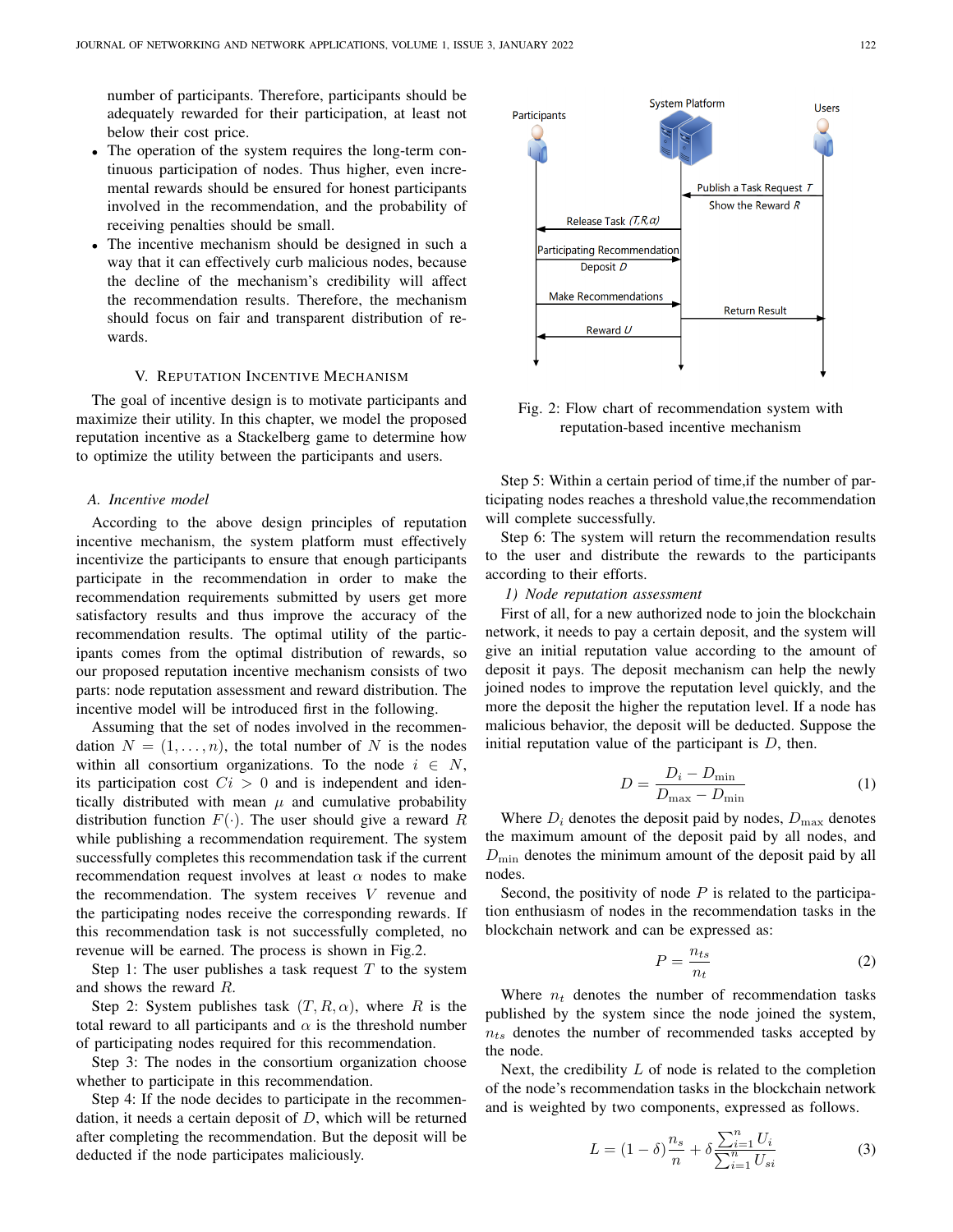Where  $n$  denotes the number of times a node accepts a recommendation task, and  $n<sub>s</sub>$  denotes the number of times the node completes the recommendation honest. The  $U_{si}$ denotes the amount of reward that should be obtained by the node's honest completion of an accepted recommendation task, and  $U_i$  denotes the actual reward amount obtained by the node in an recommendation task.  $\delta$  is a coefficient, and the larger  $\delta$  is, the more importance is attached to the failure of recommendations with large rewards; if  $\delta$  is equal to 0, it means that only the number of honest recommendations is emphasized.

Finally, in this paper, the node reputation value  $T$  is calculated by three dimensions: node's initial reputation value, positivity and credibility.

$$
T = \gamma \left( (1 - \delta) \frac{n_s}{n} + \delta \frac{\sum_{i=1}^{n} U_i}{\sum_{i=1}^{n} U_{si}} \right) + \beta \frac{n_{ts}}{n_t} + \frac{D_i - D_{\min}}{D_{\max} - D_{\min}} \tag{4}
$$

Where  $\gamma$  is the weight of the node's credibility and  $\beta$  is the weight of the node's positivity.

## *2) Reward distribution*

The recommendation system contains two roles. One is the participant, who makes resource recommendations, pays a certain deposit  $D_i$  and receives a reward  $U_i$  after the recommendation is completed; the other is the user, who publishes the recommendation and pays a certain reward  $R$  to all the participants. After determining a set  $P = (1, \ldots, p)$  of nodes that successfully participated in a recommendation, the system platform needs to calculate the reward  $P_i$  that should be paid for each participating node  $U_i$ . If the node is not in this set, then  $Ui = 0$ ; otherwise,  $U_i > 0$  and  $U_i$  should be no less than the participant's cost price  $C_i$ .  $U_i$  may be different for different participants. In order to motivate nodes to make honest recommendations, if the recommendations of some participants are consistent with the final results, nodes that are considered as credible participants. These participants will receive higher additional rewards consist of deducted deposits from malicious participants.

Definition of credible node: If the reputation value T of a consortium node exceeds the credit threshold( $\tau$ ), it is considered as a credible participant and can participate in this recommendation.

Definition of malicious node: If the reputation value  $T$  of a consortium node is less than the malicious threshold  $(\sigma)$  after the current recommendation, it is considered as a malicious participant.

In order to prevent the situation that some malicious nodes do not care about the deposit and reward money for participating in the recommendation task and only perform malicious behaviors, we introduce a growth function  $f(T) = \rho^T$ based on the reputation value of nodes. Where  $\rho$  is a factor,  $0 < \rho < 1$ . The higher the reputation value of a node, the lower the deposit he should pay before participating in the recommendation task. In contrast, if the node has malicious behavior many times, his reputation value becomes lower and lower, and the deposit paid each time he participates in the recommendation will be higher.

Finally, assume that there are  $P$  nodes willing to join this recommendation task, where the number of credible participants is e, and there are  $A = (1, \ldots, a)$  nodes among the honest participants whose recommendation results agree with the final result and  $B = (1, \ldots, b)$  nodes whose recommendation results do not agree with the final result. The number of malicious participants is  $M = (P - e)$ . Therefore, the utility function obtained by each participating node after deducting the cost is as follows.

$$
U_i = \begin{cases} \frac{R}{m} + \sum_{i=1}^{m} f(T_i) D_i / a - c_i, i \in P \text{ and } i \in A, \\ \frac{R}{m} - c_i, i \in P \text{ and } i \in B, \\ -c_i, i \in P \text{ and } i \in M. \end{cases}
$$
(5)

When  $i \in P$  and  $i \in A$ , the node is credibly recommended and the recommendation result is consistent with the final result, so the node receives an additional reward  $\sum_{i=1}^{m} f(T_i)D_i/a$  in addition to normal rewards; when  $i \in P$ and  $i \in B$ , the node receives a reward for normal recommendation; when  $i \in P$  and  $i \in M$ , the node makes a malicious recommendation, so it does not receive a reward and even loses its cost and margin.

## *B. Two-Stage Stackelberg Game Formulation*

Based on the reputation incentive mechanism described in this chapter, we can formulate the mechanism as a two-stage Stackelberg game.

In the first stage, the user publishes a requirement in the system and gives the amount of reward to incentive the participants to make a recommendation for the task. Since no participant would join a recommendation without gain, our reward money is more than the cost.

In the second stage, each participant makes his or her own strategy and decides to participate in different recommendation tasks to try to maximize the utility. Assuming  $h =$  $(h_1, \ldots, h_n)$  denotes the set of strategies for the participants. In this incentive mechanism, the user is the leader and the participant is the follower. The goal of the mechanism is to find a Nash equilibrium. In this case, the user can maximize his utility based on the participants' receipt and completion of the recommendation tasks, while the participants maximize their utilities through the reward distribution designed in the mechanism. It is represented as follows.

In the first stage:

Maximize  $U_{user}(R)$ , Subject to  $R > 0$ 

In the second stage:

Maximize  $U_N^h$ , Subject to  $h_i > 0$ 

According to the previous definition,  $N = (1, \ldots, n)$ denotes the set of nodes involved in the recommendation; R denotes the reward given by the user when publishing the recommendation request. In addition,  $U$  denotes the utility gained by users or participants;  $h_i$  denotes the strategies made by participants.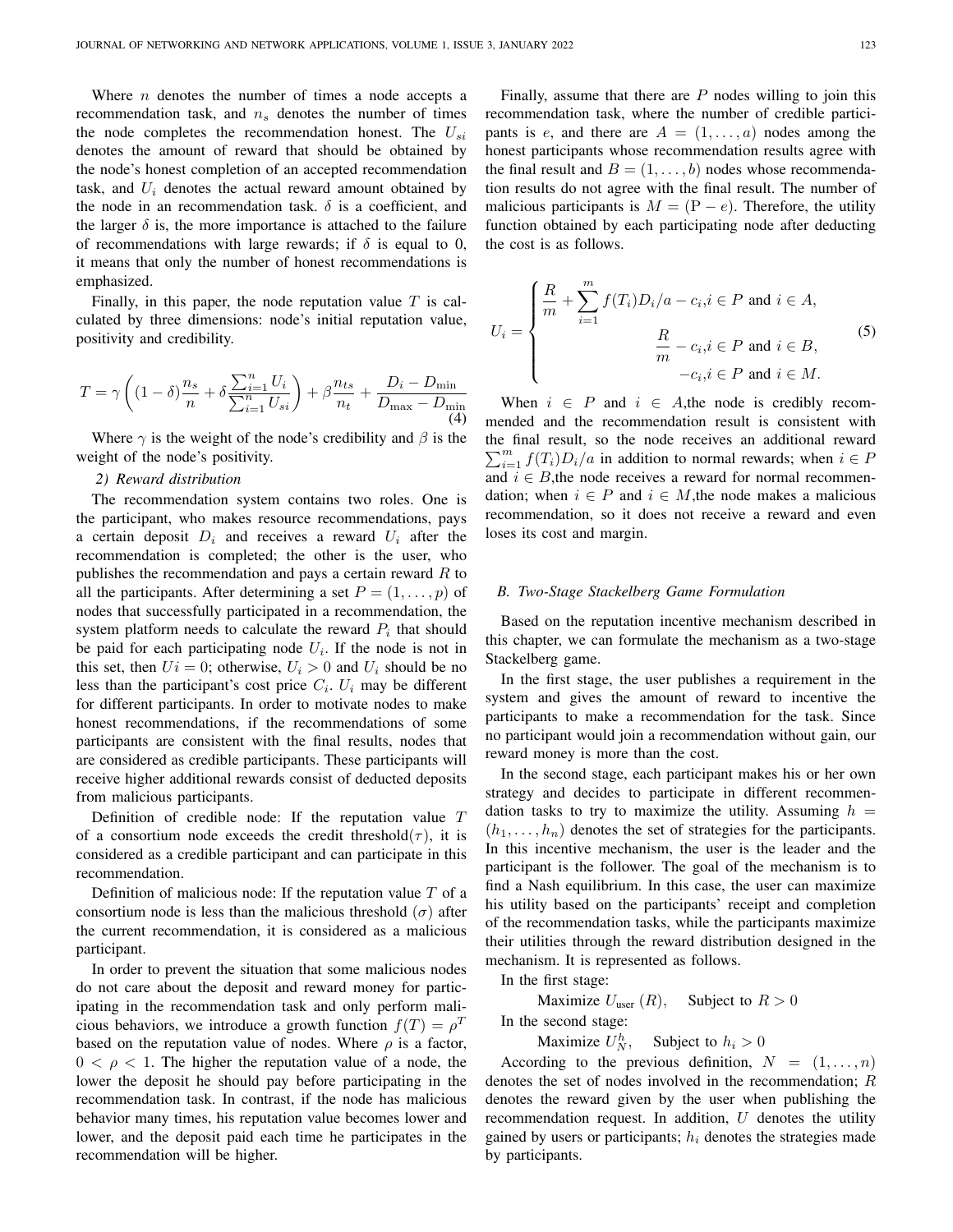#### *C. Equilibrium Analysis for incentive mechanism*

In this section, we analyze the optimal strategies of the participants and the utility maximization of the users, and argue for a Nash equilibrium of this incentive mechanism. In the second stage of the game of this mechanism, the rewards of all recommendation tasks are known, and participants compete with each other to maximize their utility by choosing their respective strategies, which can be considered as a Recommendation Game(RG).

For each recommendation task, the user announced a total reward  $R > 0$  to incentive participants to join the recommendation. Each participant decides his strategy of recommendation based on the reward it gives. The strategy of any participating node  $i \in N$  is represented by  $h_i > 0$ . Specifically, if  $h_i = 0$ , it indicates that the node will not participate in the recommendation task. Assume that the participation cost of node *i* is  $c_i h_i$ , where  $c_i > 0$  is its cost in a recommendation task. The reward received by node  $i$  is proportional to  $h_i$ . Then the utility of a node can be defined as the difference between reward and cost:

$$
U_i = \frac{h_i}{\sum_{j \in N} h_j} R - c_i h_i \tag{6}
$$

Let  $h = (h_1, \ldots, h_n)$  denotes the set of strategies for the participating nodes. Let  $h_{-i}$  denote the strategy profile excluding  $h_i$ . Therefore, we record  $\mathbf{h} = (h_i, h_{-i})$ . Before demonstrating the Nash equilibrium of the Recommendation Game(RG), we first give a definition.

 $(h'_1, h'_2, \ldots, h'_n)$  is a Nash Equilibrium of the Recommenda-Definition 1 (Nash Equilibrium, NE). *A set of strategies* tion Game if for any node i,  $U_i\left(h^{'}_i, h^{'}_{-i}\right) \geq \bar{U}_i\left(h_i, h^{'}_{-i}\right)$  for *any*  $h_i \geq 0$ *.* 

Theorem 1. *A Nash Equilibrium in the Recommendation Game(RG) exists.*

Proof: Based on the definition of NE, every node is making its best strategy in a NE. To study the best strategy of node  $i$ , we compute the derivatives of  $U_i$  with respect to  $h_i$ :

$$
\frac{\partial U_i}{\partial h_i} = \frac{1}{\sum_{j \in N} h_j} R - \frac{h_i}{\left(\sum_{j \in N} h_j\right)^2} R - c_i \tag{7}
$$

$$
\frac{\partial^2 U_i}{\partial h_i^2} = -\frac{2R \sum_{j \in N \setminus \{i\}} h_j}{\sum_{j \in N} h_j} < 0 \tag{8}
$$

Since the second-order derivative of  $U_i$  is negative, the utility  $U_i$  is a strictly concave function with  $h_i$ . Therefore, given any  $R > 0$  and any strategy  $h_{-i}$  of the other nodes, the best strategy  $\beta_i(h_{-i})$  of user i is unique, if it exists. Accordingly, the Nash Equilibrium exists.

Further, by setting the first derivative of  $U_i$  to 0, we have:

$$
\frac{1}{\sum_{j\in N} h_j} R - \frac{h_i}{\left(\sum_{j\in N} h_j\right)^2} R - c_i = 0 \tag{9}
$$

Solving for  $h_i$ , we obtain:

$$
h_i = \sqrt{\frac{R\sum_{j \in N \setminus \{i\}} h_j}{c_i}} - \sum_{j \in N \setminus \{i\}} h_j \tag{10}
$$

If the right-hand side of (10) is positive, it is also the best strategy of node  $i$ , due to the concavity of  $U_i$ . If the right-hand side of  $(10)$  is less than or equal to 0, then node i does not participate in the recommendation task. Therefore:

$$
\beta(h_i) = \begin{cases} 0 & \text{if } R \le c_i \sum_{j \neq i \cap j \in N} h_j \\ \sqrt{\frac{R \sum_{j \in N \setminus \{i\}} h_j}{c_i}} - \sum_{j \in N \setminus \{i\}} h_j & \text{otherwise} \end{cases}
$$
(11)

In conclusion,  $h'$  is an NE of Recommendation Game(RG).

Theorem 2. *The Nash Equilibrium in the Recommendation Game(RG) is unique.*

**Proof:** First, we assume that there exists one node  $i \in$ N whose  $h_i^* \neq h_i'$ , but it also satisfies  $U_i\left(h_i^*, h_{-i}^{'}\right) \geq$  $\bar{U}_i\left(h_i, h^{'}_{-i}\right)$  for any  $h_i \geq 0$ .

Then, if the reward  $R \leq c_i \sum_{j \neq i \cap j \in N} h_j^*$ ,  $h_i^*$  have to be 0. But  $h_i^* = 0$  is contradict with the fact of  $h_i^* > 0$ . Meanwhile, reminding that (6) is a concave function and it reaches the maximum when  $h_i = h'_i$ . So,  $U_i\left(h_i^*, h'_{-i}\right) < \bar{U}_i\left(h'_i, h'_{-i}\right)$ , which is contradict with  $U_i\left(h_i^*, h_{-i}^{'}\right) \ge \bar{U}_i\left(h_i, h_{-i}^{'}\right)$  for any  $h_i \geq 0$ .

In conclusion, the NE of Recommendation Game(RG) is unique.

## VI. DESIGN AND IMPLEMENTATION OF RECOMMENDATION SYSTEM

In this chapter, we design and implement a higher education resources-oriented recommendation system on consortium blockchain. The system establishes an educational consortium blockchain through the joint multiple education organizations such as universities and institutions. The purpose of the system is to provide users with effective education resource recommendation, for example, course recommendation, teacher recommendation and school recommendation. The operating system is Ubuntu 64-bit system based on the fabric development environment.

The system designed in this paper is a consortium blockchain-based recommendation system for education resources. There are two roles in the system: ordinary users and consortium nodes. After registering and logging into the system, you can either register as ordinary users to publish recommendation tasks; or participate in the recommendation process as consortium nodes. The functions of the ordinary user side mainly include task publishing, task progress inquiry, result inquiry,and result feedback. The functions of the consortium node side mainly include participation recommendation and reward distribution. The details are as follows.

Fig.3 shows the homepage of the recommendation system, which contains two search boxes, a publish task button, and a task list. Users can search for recommendation tasks in the task list according to the task name and reward money. The task list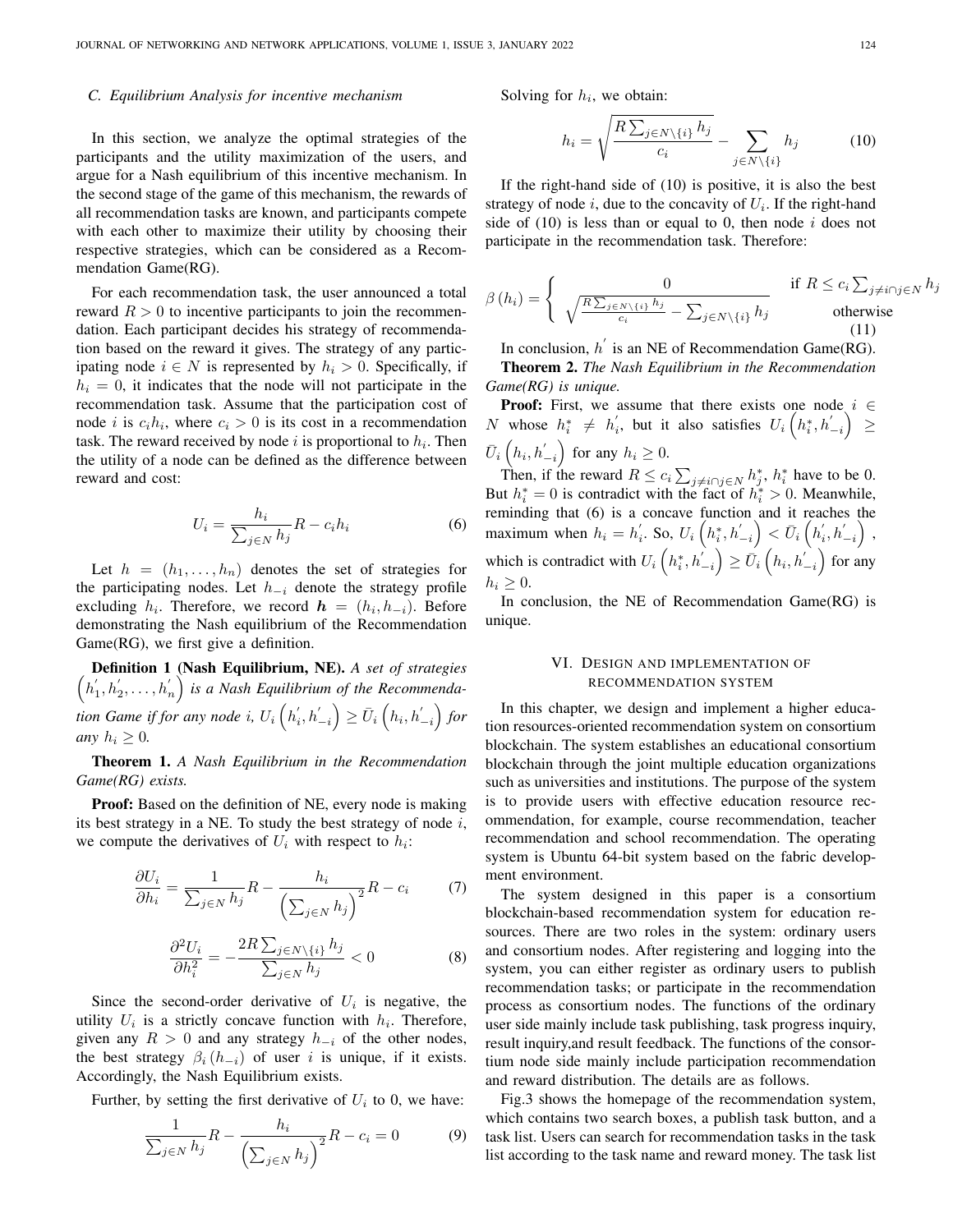

Fig. 3: Recommendation system's homepage

| <b>Personal Center</b> |         | $\epsilon$ $<$ | Personal Center Ordinary us X |                                     |                         |               | >                   | Quit |
|------------------------|---------|----------------|-------------------------------|-------------------------------------|-------------------------|---------------|---------------------|------|
| Home                   | $\,>\,$ |                |                               |                                     |                         |               |                     |      |
| <b>Ordinary user</b>   |         |                | Recommendation tasks          | Name<br>Reward<br>٠<br>$\mathbf{v}$ |                         |               | <b>Publish task</b> |      |
| Consortium node        | $\geq$  |                |                               |                                     |                         |               |                     |      |
| User management        | $\geq$  |                |                               | <b>Publish task</b>                 | $\overline{\mathsf{x}}$ |               |                     |      |
| <b>Settings</b>        | $\geq$  |                | N<br>Number                   |                                     |                         | dline         | Operation           |      |
|                        |         |                | School reco<br>01             | Type                                | $\checkmark$            | $1-02-30$     | More                |      |
|                        |         |                | 02<br>Course reco             | Deadline                            | $\checkmark$            | $1 - 05 - 20$ | More                |      |
|                        |         |                | 03<br>Course recy             | Description                         |                         | $1 - 06 - 20$ | More                |      |
|                        |         |                | 04<br>Teacher rec             | Reward                              |                         | $1-09-12$     | More                |      |
|                        |         |                | 05<br>School reco             |                                     |                         | $1-08-15$     | More                |      |
|                        |         |                | 06<br>Course reco             | Submit                              | Cancel                  | $1 - 07 - 07$ | More                |      |

Fig. 4: Recommendation system's task publishing interface

includes: number, name, reward, posting time, deadline, and action. Clicking on a task name will give you a more detailed description of the task. The task number is sorted by the time the task was published. The task publishing time and deadline must be clear and the user can check the task progress status in More. The figure shows the list of unfinished or ongoing tasks, and consortium nodes can choose to participate or not to participate in the recommendation according to their interest or the amount of reward. The user can post a task by clicking the Publish Task, and the published task will be added to the task list.

Fig.4 shows the user task publishing interface of the recommendation system. When submitting a task, the user needs to fill in the task type, task reward, deadline,and task description. The system will generate a task based on the submitted information and publish it to the consortium blockchain network. Consortium nodes choose whether to join or join which task according to the list of tasks.Users can query the task progress and whether the transaction is successfully carried out. If the task is not successful, users can change the reward value and republish it; if the task is successfully carried out and the recommendation result is derived, users can check the recommendation result through the Result Query.

Fig.5 shows the participation interface of the consortium nodes of the fair recommendation system, which mainly includes the participation recommendation module and the reward distribution module. In the participation recommendation module, participants can view the number of recommendations they have participated in and their historical average recommendation success rate.Besides,they can view the rec-

| <b>Personal Center</b> |                | $\epsilon$ $<$ | Personal Center Consortium X                |                        |                                                 |                      |                               |                            |              | >         | Quit |
|------------------------|----------------|----------------|---------------------------------------------|------------------------|-------------------------------------------------|----------------------|-------------------------------|----------------------------|--------------|-----------|------|
| Home                   | $\geq$         |                |                                             |                        | Related recommendation                          |                      |                               | <b>Reward distribution</b> |              |           |      |
| Ordinary user          | $\geq$         |                |                                             |                        |                                                 |                      |                               |                            |              |           |      |
| <b>Consortium node</b> |                |                |                                             |                        |                                                 |                      |                               |                            |              |           |      |
| <b>User management</b> | $\overline{ }$ |                |                                             | Number of recommed 79  |                                                 |                      |                               | Deposit                    | $\Omega$     |           |      |
| <b>Settings</b>        | $\geq$         |                |                                             | Recommendation suc 63% |                                                 |                      |                               | Balance                    | $\Omega$     |           |      |
|                        |                |                |                                             |                        |                                                 |                      |                               |                            |              |           |      |
|                        |                |                | Currently participating recommended tasks : | Name                   |                                                 | Reward               |                               |                            |              |           |      |
|                        |                |                | Number                                      |                        |                                                 |                      | Publish time                  | Deadline                   |              | Operation |      |
|                        |                |                | 02<br>04                                    |                        | Course recommendation<br>Teacher recommendation | R <sub>2</sub><br>R4 | $2021 - 03 - 8$<br>2021-05-25 | 2021-05-20<br>2021-09-12   | More<br>More |           |      |

Fig. 5: Recommendation system's consortium node interface

ommendation tasks they are currently participating in and the status of the recommendation tasks in a list. In the reward distribution module, there are two parts: margin and balance. The margin section is generally the unreturned margin, which includes the margin for unfinished recommendation tasks and the margin deducted for malicious recommendations by nodes. The balance section is the reward money obtained from recommendations. Users will transfer different amounts of reward money to the balance account of participants according to the different performances of participating nodes.

#### VII. SECURITY AND PERFORMANCE ANALYSIS

## *A. Security Analysis*

This chapter focuses on the proposed incentive mechanism(CRIM), analyzes the security of the blockchain system, how to achieve security to avoid attacks under the following various collusion attacks, and analyzes the robustness of the system.

#### *1) Security of blockchain systems*

There is no third party presence in the blockchain system, and users and participants execute recommendation transactions on the system platform through smart contracts. Rules for task publish, reward and node assessment are already deployed in advance in the smart contract. Once the smart contract is triggered by the specified behavior, the predefined functions will be executed automatically. The security is guaranteed while the blockchain system also achieving openness and transparency in the transaction processing.

Meanwhile, on-chain miners add new blocks to the blockchain through a consensus mechanism. In the consortium blockchain, each authorized validation node independently validates the transaction, and the packaged new blocks are also broadcast on the network for other nodes to validate. This enhances the security of the system while ensuring the data on the blockchain is tamper-proof, as an attacker who needs to tamper with the blockchain has to pay a huge computational cost. In addition, the access mechanism of the consortium blockchain itself can prevent denial-of-service attacks.

#### *2) Analysis of anti-collusion*

This chapter considers 3 types of collusion attacks.

Collusion attack among participating nodes. Suppose multiple participants launch a collusion attack in this recommendation, causing the recommendation result to be transformed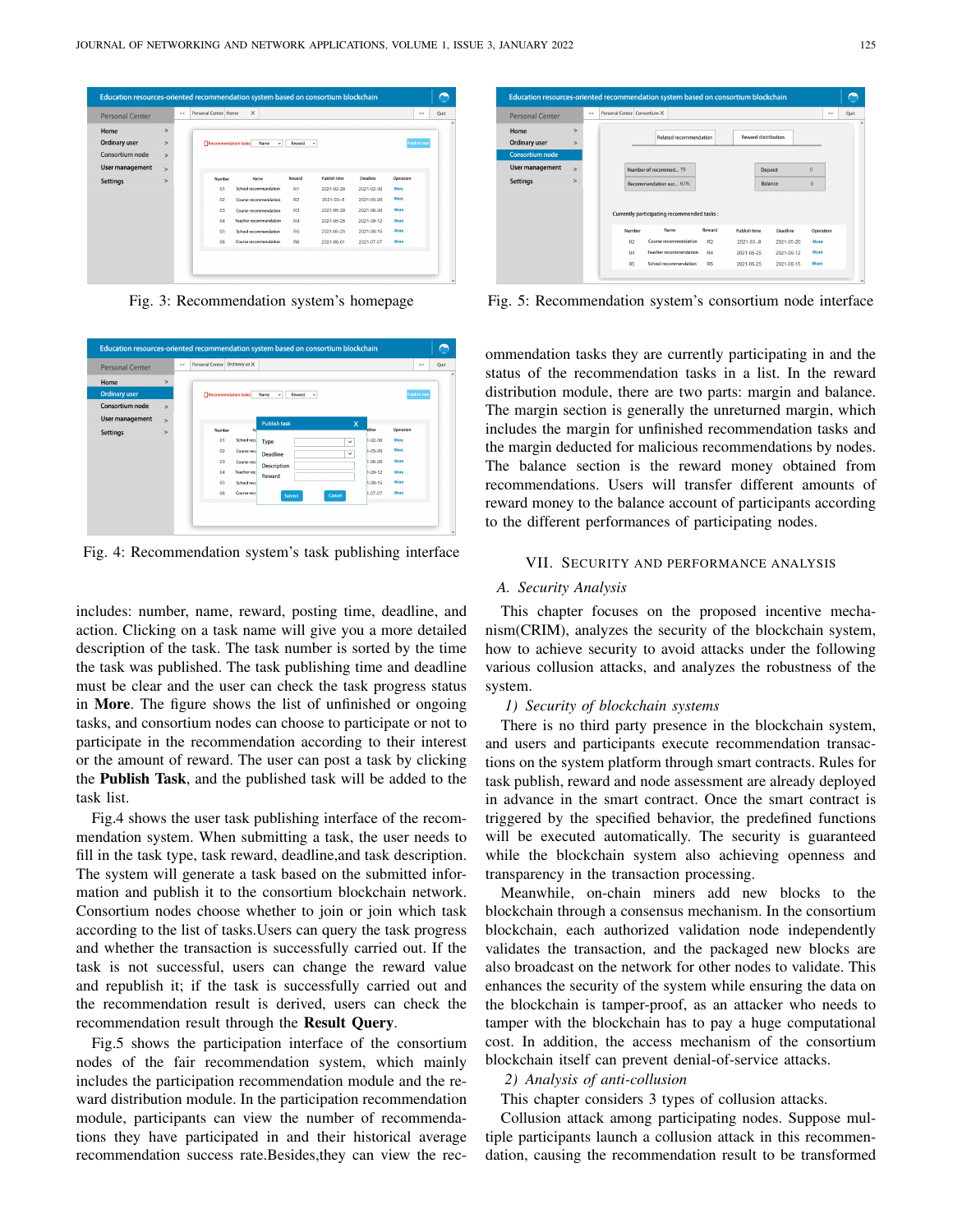

Fig. 6: Comparison of the average number of participatants with and without incentives

into the recommendation result of these malicious participants, while causing the honest participants to be penalized. However, this requires the collusion of more than half of the participants, which is difficult to achieve, and the overall benefit of the collusion attackers is compromised when the additional reward obtained does not exceed the benefit obtained by their honest recommendations.

Collusion attack between miners and participants. Such collusion is difficult to achieve because it requires advance negotiation between the participant and the miner, but in the present mechanism miners are randomly assigned and the participant is not sure whether this recommendation will reach the number of node thresholds and thus complete successfully.

Collusion attack between miners and server. Such collusion may reduce the reward of participants to make the system more profitable, but this type of collusion attack requires the majority of miners in the network to reach a consensus with the server, which is difficult to achieve, and the participants will be demotivated if they receive a lower reward, which defeats the original purpose of the incentive design.

## *3) System Robustness*

The robustness of the Fabric platform. Fabric is an open source consortium blockchain platform, has a number of advantages over building decentralized applications and running smart contracts. First, it is invariant in nature, so users in non-blockchain systems cannot roll back any information in it. Second, it uses cryptography-based hash technology that prevents attackers from spoofing and ensures the security of the system. In addition, the programs running on the fabric platform will never be down and will always run continuously.

The robustness of blockchain. Blockchain-based incentives have an inherent advantage due to the absence of third parties in the blockchain itself. On the one hand, in a centralized system, an attack by a third party would bring down the whole system, but blockchain has no such risk and can mitigate the security problems caused by the presence of a third party, and thus is sufficiently robust. On the other hand, the nodes in the blockchain are all equal, so when some participating nodes in the system are attacked, the other nodes in the system will not



Fig. 7: Comparison of the number of participatants per round with and without incentives

be affected and the system can continue to work. Finally, the structural features of blockchain can also effectively prevent data from being tampered by attackers and can guarantee the correctness and integrity of storaged data.

## *B. Performance Analysis*

In order to verify the proposed incentive mechanism is superior, we take teacher recommendation as an example for experimental analysis based on the recommendation system in section VI. The simulation analysis is carried out in the following two aspects: firstly, analyze the effectiveness of the incentive mechanism; secondly, compare the overhead of the incentive mechanism with other mechanisms.

In this section, we build a consortium blockchain consisting of two colleges based on the Fabric development environment. In this case, there are 60 participants in each college, including 10 teachers, 30 students,and 20 graduates. They all have access to take part in the teacher recommendation. The system environment configuration is as follows: Windows10 operating system, Intel(R) Core(TM) i5-10210U CPU  $@$  1.60GHz 2.11GHz processor, 16G memory, Matlab R2016a.

## *1) Analysis of the effectiveness of incentive mechanism*

Firstly, we prove the necessity of introducing the incentive mechanism. For comparison, we simulate the number of participants of the recommendation system with and without an incentive mechanism and conduct 50 rounds of experiments. Fig.6 shows the change in the average number of 3 types of participants. Before introducing the incentive mechanism, recommendation participants are mainly students. Because in current colleges, recommendation tasks like teacher recommendation are mostly done by students under the supervision of counselors, which lacks the spontaneity of participants. However, after introducing the incentive mechanism, not only students, but some teachers and graduates also actively participated in the recommendation. The number of participatants increased significantly. Actually, the change in the total number of participants per round is reflected in Fig.7.

Next, we prove that our proposed incentive mechanism can improve the accuracy of recommendation results with the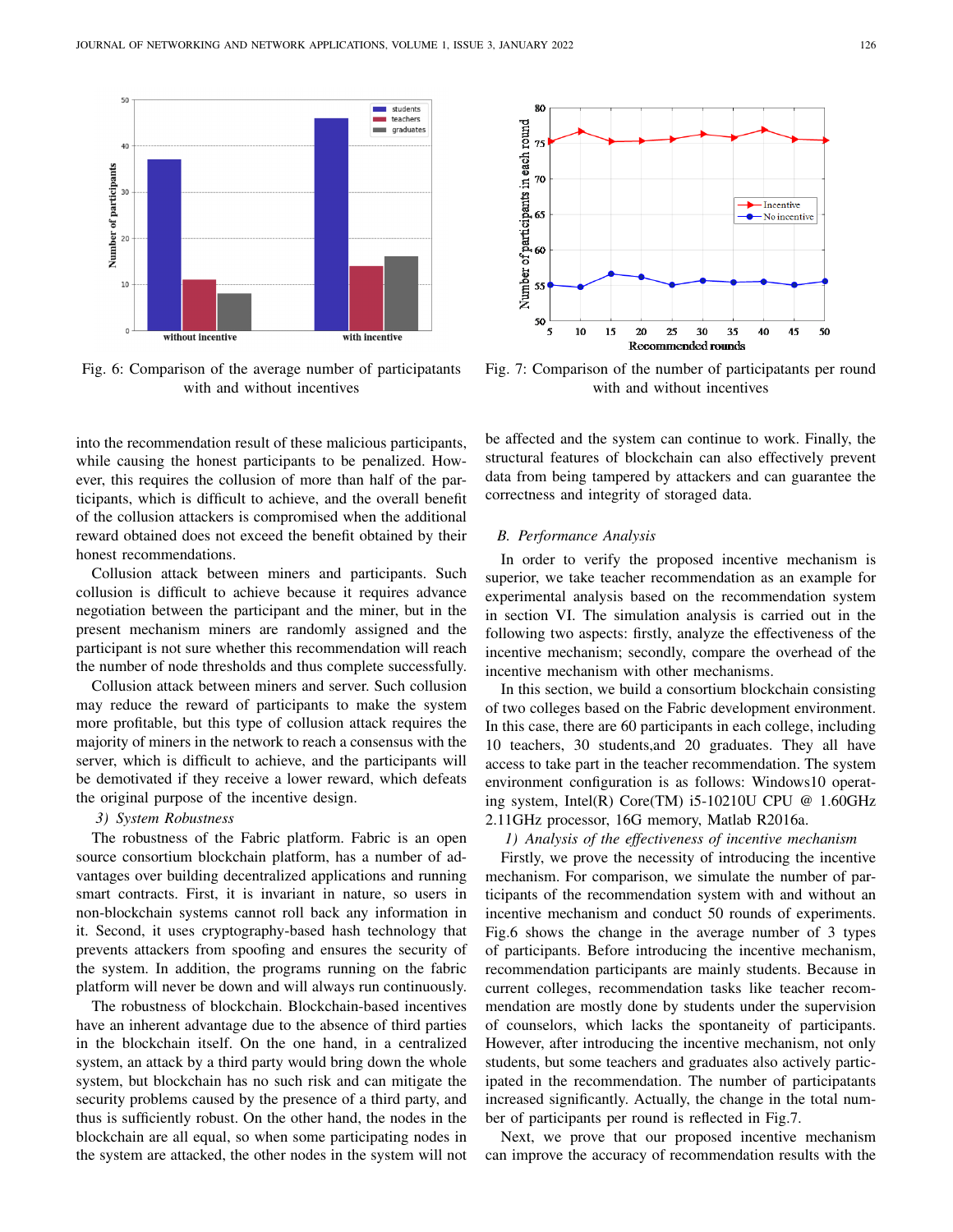

Fig. 8: The effect of the number of participants on the accuracy of recommendation results at different thresholds

increasing number of participatants in the teacher recommendation scenario. On this basis, we also consider the influence of the number of participants threshold on the recommendation results. The threshold  $\alpha$  is set to 50, 70, and 90. Theoretically, when the number of participants reaches the threshold value, more accurate recommendation results will be achieved. The experimental results verify the conclusion. As shown in Fig.8, when the number of participants increases, the accuracy of the recommendation results also increases, and the highest accuracy is achieved when the number of participants is around the threshold. Therefore, the accuracy and credibility of the recommendation results are ensured when the number of participants exceeds the threshold. Our experimental results show that the accuracy of recommendation is close to 90% when a reasonable number of participants threshold is set in the incentive mechanism.

The experiment result proves that our proposed incentive mechanism is effective and can largely improve the positivity of participatants in the teacher recommendation.

*2) Comparative analysis with other incentive mechanisms* After proving the effectiveness of the incentive mechanism, we conduct comparative experiments in the same scenario of teacher recommendation to demonstrate the superiority of our proposed Stackelberg game based incentive mechanism(CRIM). Specifically, we compare the system incentive overheads with the other two incentive mechanisms: the Dynamic price Incentive Mechanism with Virtual Participation credit (RADP-VPC) and the Reputation-based Participatory Incentive Mechanism(RPIM).

The Dynamic price incentive mechanism with virtual participation credit(RADP-VPC): The design goal of this incentive mechanism focuses on retaining participants during recurring reverse auctions while recruiting users who drop out to achieve participant volume maintenance. This mechanism also influences the final reward received by the user by establishing the participation credit variable. Compared to the incentive mechanism designed in this paper, the RADP-VPC mechanism does not consider the factors that influence the value of the user's participation credit comprehensively. However, the mechanism considers a way to minimize the incentive cost



Fig. 9: System incentive overhead without collusion

by preventing it from exploding. Therefore, we compare the incentive mechanism designed in this paper with this incentive mechanism for the incentive cost comparison experiments.

The Reputation-based participatory incentive mechanism(RPIM): This incentive mechanism also adopts game theory for strategic interactions between verifiers in blockchain networks, and rewards users based on their reputation values, which come from the difference between the incentive and the cost of running nodes in the system. However, this incentive mechanism only considers a certain number of rounds of games and lacks consideration of the long-term stability of the system, so we also use it as a comparison experiment for this mechanism.

We set up the comparative experiments under the same teacher recommendation scenario to ensure the fairness and effectiveness. The experiments are conducted in two cases: the case without collusion participation and the case with collusion participation. In the simulation scenario with collusion participation, the number of nodes with normal participation is set to 60% and the number of collusion participants is set to 40%, and 100 rounds of recommendations are set for each case. Meanwhile, we ensure that there are enough participatants in the recommendation.

The experimental results of the incentive overhead of the system without collusion are shown in Fig.9. As can be seen from the figure, the incentive overhead increases slowly with the increase of the number of recommendation rounds when there is no collusion involved, and the incentive overhead of our proposed mechanism remains basically the same. However, in a comprehensive view, the system incentive overheads of all three mechanisms are relatively small.

The experimental results of the system incentive overhead in the presence of collusion are shown in Fig.10. It can be seen that the system overhead of the CRIM proposed in this paper is relatively smooth, which shows that the incentive mechanism could ensure the credibility of the system and keeps the system incentive overhead low.

Compared with the incentive mechanism proposed in this paper, the system incentive overhead of RADP-VPC increases rapidly, which indicates that this mechanism cannot prevent the occurrence of malicious collusion, and also proves the